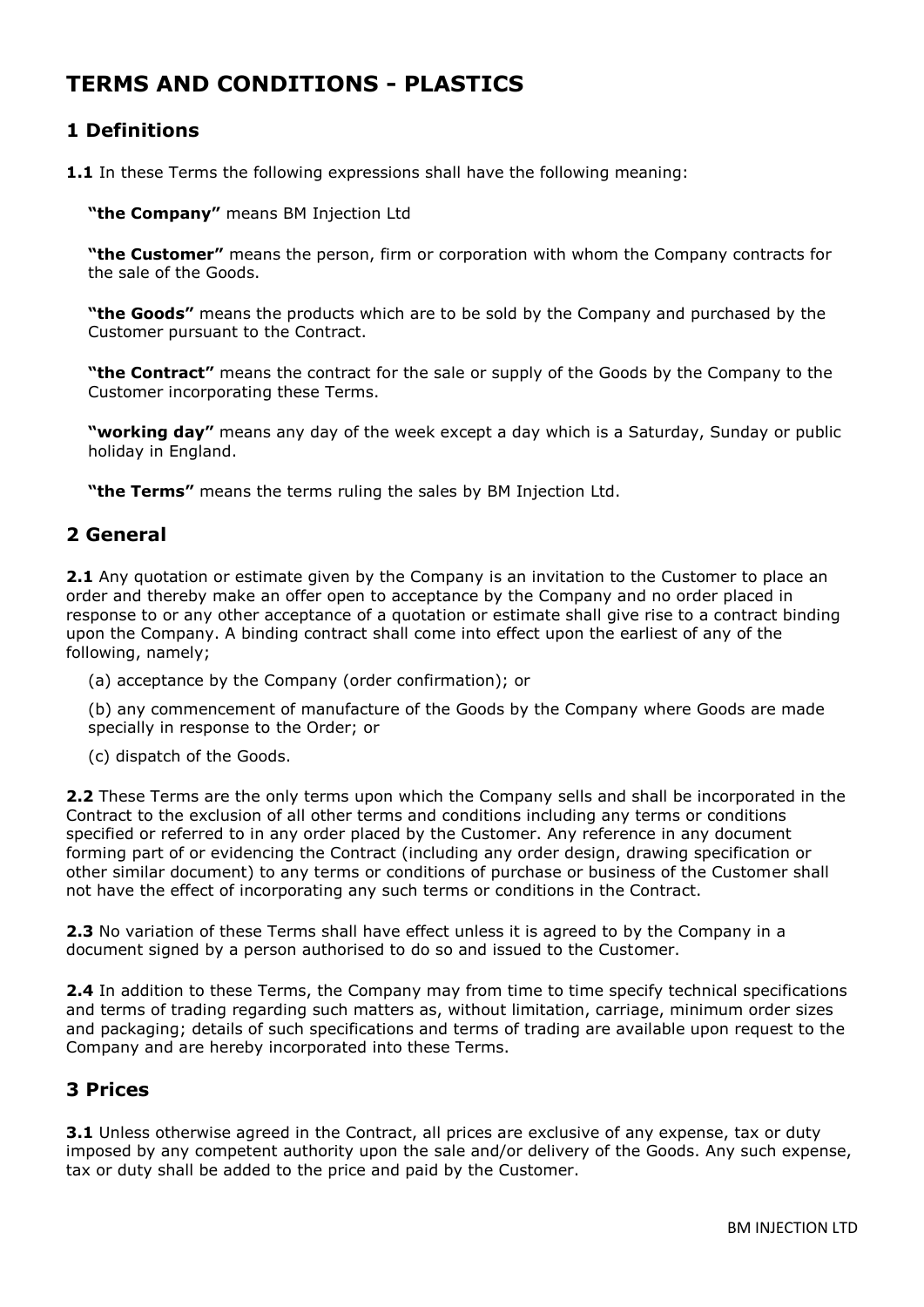**3.2** Prices stated in quotations, estimates, or other documents issued by the Company prior to order confirmation are not binding upon the Company and the price charged shall be the price ruling at the date of order confirmation. The price shall be valid for the Contract as a whole in the agreed terms and conditions.

**3.3** The Company may only increase the price of the Goods between order confirmation and payment for them in the event of:

(a) Variation in the international prices of the constituent elements of the Goods or their supply terms; or

(b) there being any applicable incidental expenses arising in relation to the Goods or their delivery, and the Customer shall pay any price increases arising therefrom.

## **4 Payment and Securities**

**4.1** Full payment for the Goods shall be made within the time period and in the manner specified in the Contract.

**4.2** If the Customer,

(a) fails to comply with its payment or other obligations under the Contract or any other contract with the Company or

(b) is under liquidation or any kind of insolvency;

the Company is entitled to compel performance of or to cancel the Contract.

**4.3** If the Company has reasonable grounds to believe that the Customer will not be able to perform its payment or other obligations under the Contract or any other contract with the Company, the Company may at any time suspend the performance of its obligations under the Contract, unless the Customer immediately pays the entire purchase price under the Contract and all outstanding payments under any other contract with the Company or furnishes the Company with a bank guarantee or other security for the same amount acceptable to the Company. The Company shall immediately notify the Customer of any such suspension and state therein a reasonable final time limit for the Customer to make payments/furnish security. If the Customer fails to make such arrangements within the final time, the Company will have the same rights as under Term **4.2** above.

**4.4** If under Terms **4.2** or **4.3** above, the Company has already dispatched the Goods, it may prevent the handing over of them to the Customer even though it holds a document which entitles it to obtain them.

**4.5** If the Company cancels the Contract under Terms **4.2** or **4.3** above, the Customer's authority to sell Goods title to which is vested in the Company according to Term **7** shall cease and then the Company may forbid the sale and process of the Goods and request the Customer to return them or to forward them to any other destination. Notwithstanding any such suspension or cancellation, the Customer shall pay the Company in accordance with the Contract for all Goods dispatched by the Company prior thereto.

**4.6** All amounts due by the Customer in payment for the Goods which are not paid on or before their due date shall bear interest both before and after judgment until actual payment at the interest rate applied by Bank of England plus 7%. In addition the Customer shall also indemnify the Company for any loss, liability or expense arising out of the Customer's lack of payment.

**4.7** The Customer shall not be entitled to set off against sums due to the Company under the Contract any amount claimed by the Customer from the Company whether under the Contract or some other contract between them or on any other account provided that the Customer shall be entitled to set off against sums due to the Company valid credit notes issued to the Customer by the Company.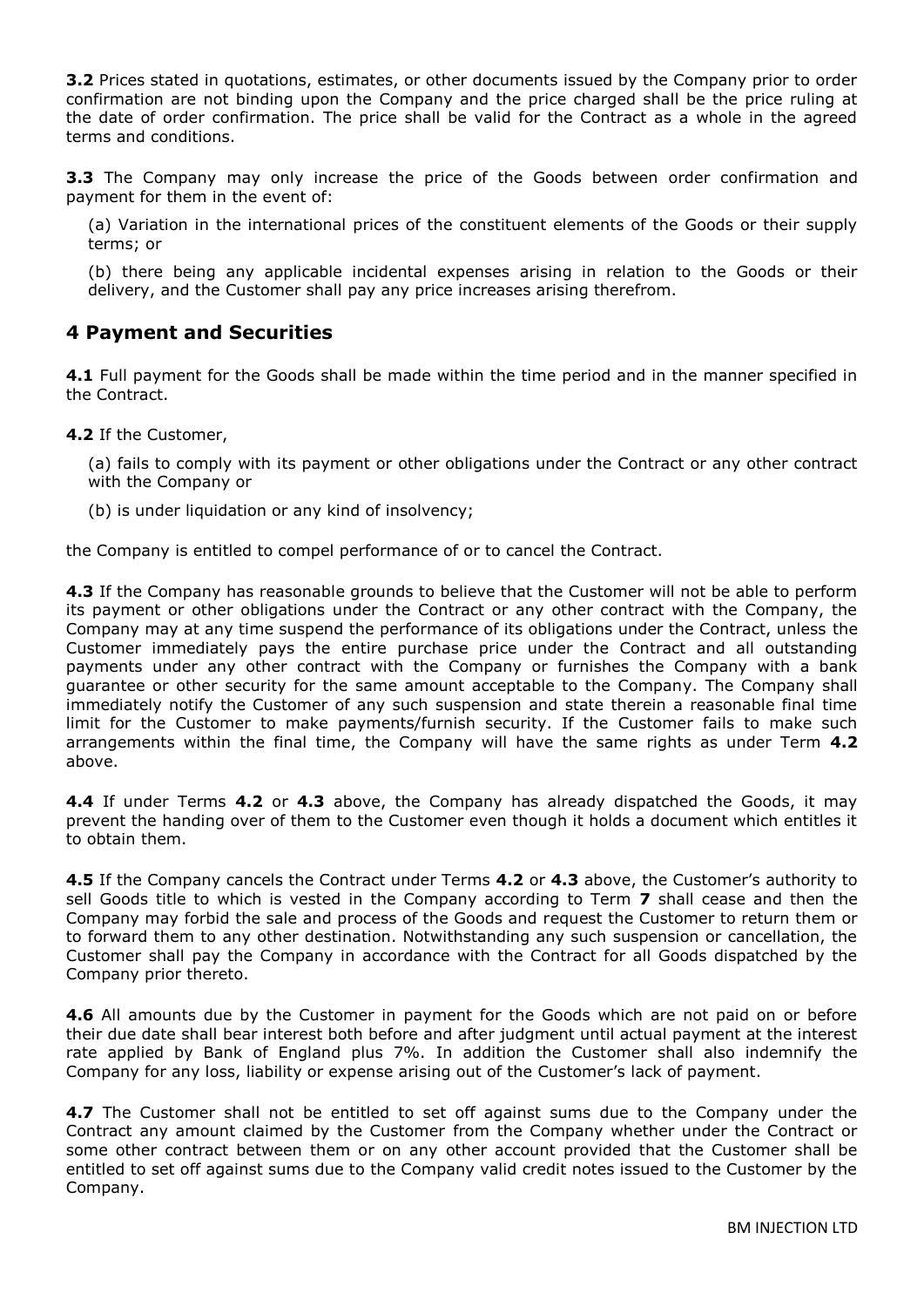**4.8** All deliveries shall be subject to the Company's commercial risks policies.

# **5 Formal Acceptance and Delivery**

**5.1** Delivery of the Goods shall be made at the place specified in the Contract or as subsequently agreed according to Term **2.3** above. If no place for delivery is specified or agreed, delivery shall take place at the Company's works immediately prior to loading for dispatch to the Customer (EX WORKS, INCOTERMS 2000). Any agreed trade term shall be construed in accordance with the edition of INCOTERMS stated in the Contract.

**5.2** Unless otherwise stated, Goods which are stated to be available "ex stock" (or an equivalent term) are subject to availability.

**5.3** The Company shall be entitled to make delivery of the Goods by instalments and to invoice the Customer for each instalment dispatched.

**5.4** Dates or periods for dispatch or delivery of the Goods are approximate and shall not be binding. Given the complexity of the production process of the Goods, if having used its reasonable endeavours to comply with any date or dates specified in each contract for the dispatch or delivery of the goods to the Customer the Company is unable to do so, such failure shall not constitute a breach of contract by the Company entitling the Customer to cancel the Contract and/or to claim any damages whatsoever against the Company but the Company shall be entitled to a reasonable extension of time in which to effect dispatch or delivery.

**5.5** If delivery cannot take place at the agreed delivery time due to circumstances attributable to the Customer, it shall make payments as if delivery had actually taken place. In addition to any other right under the Contract, the Company may at the Customer's risk and expense, arrange for storage of the Goods, and at the request of the Customer, also arrange for the insurance of the Goods, but only if and to the extent that the Customer makes an advance payment covering the reasonable costs for storage and insurance.

# **6 Passing of Risk**

**6.1** Passing of Risk shall take place in accordance with the INCOTERM specified in the Contract and if there is no provision in such respect in accordance with the INCOTERM EX WORKS (INCOTERMS 2000).

# **7 Title to the Goods**

**7.1** Notwithstanding their delivery and the passing of the risk therein to the Customer, title to and property in the Goods shall remain vested in the Company until:

(a) the price of the Goods; and

(b) all other money due for payment by the Customer to the Company on any other account or pursuant to any other contract,

has been paid, discharged or satisfied in full.

**7.2** Until title to and property in the Goods pass to the Customer the following provisions shall apply:

(a) the Company may at any time without prior notice to the Customer require the Customer to deliver up to the Company the Goods and may repossess and resell the Goods if any of the events specified in Term **4.2** or **4.3** occurs;

(b) the Customer shall store the Goods in a proper manner in conditions which adequately protect and preserve them without charge to the Company and shall not tamper with any Company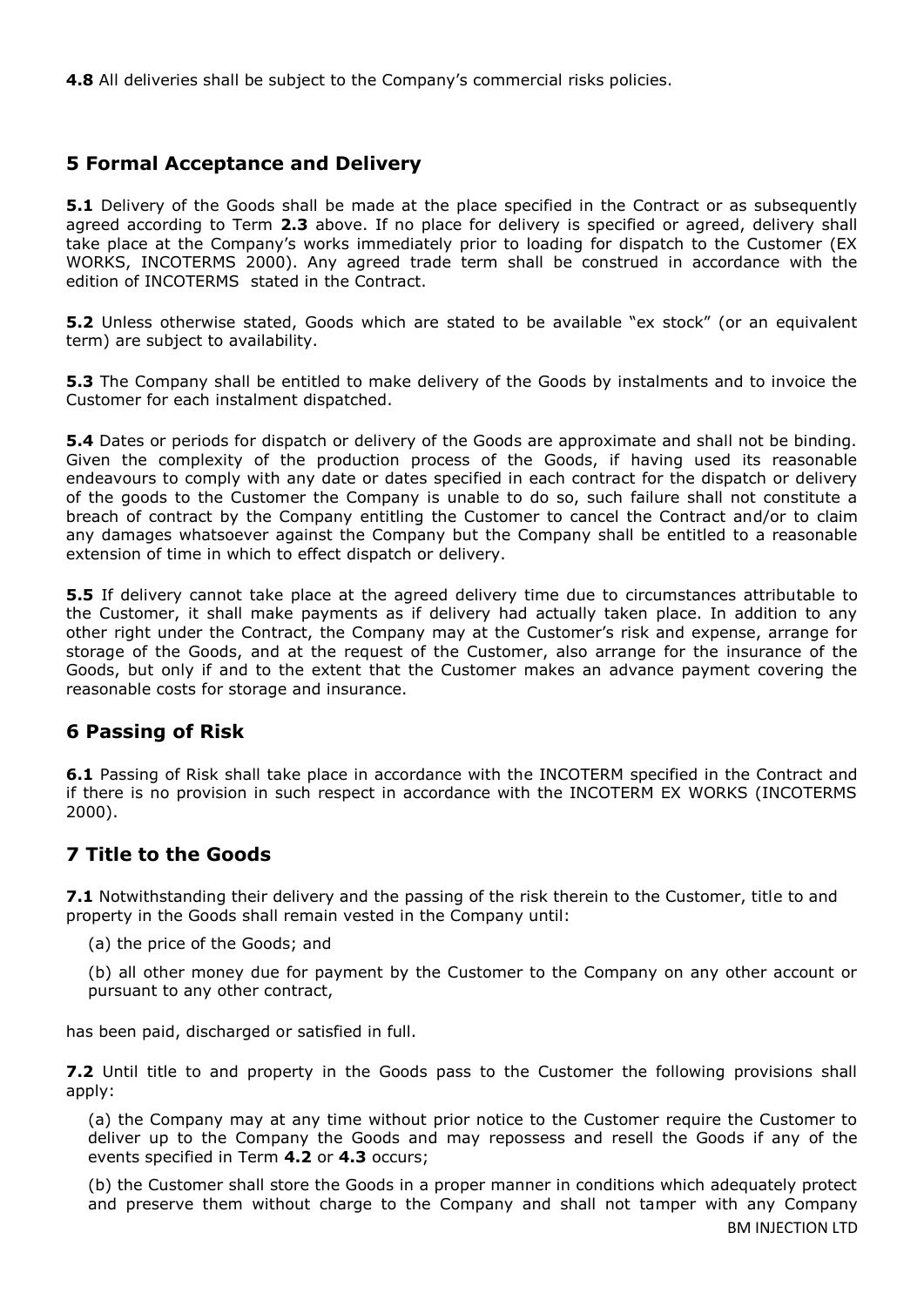identification upon the Goods or their packaging but shall ensure that they are clearly identified as belonging to the Company. If the Goods are processed or in any way combined and/or mixed with other products then the Company will have a security interest on the final product for an amount equal to the value of the Goods;

(c) the Customer shall at the request of the Company assist it in taking any measures necessary to protect the Company's title to the Goods.

**7.3** The rights and remedies conferred upon the Company by this Term are in addition to and shall not in any way prejudice, limit or restrict any other rights or remedies of the Company under the Contract.

**7.4** The Customer is authorised to sell the Goods in the ordinary course of its business and to pass good title in the Goods to its customers if they are purchasers in good faith. This right shall automatically cease on the occurrence of any event specified in this Term and in Terms **4.2** or **4.3.**  If on any of those cases the Goods have already been delivered to the purchaser in good faith, then the Company shall have the option of claiming the owed amount from the Customer or to be surrogated in the rights of the Customer under that sale for the owed amount.

## **8 Quantity and Quality. Warranty.**

**8.1** The Company shall deliver goods which are of the quantity, quality and description required by the Contract and which are contained or packaged in the manner required by the Contract or in the absence of any specific mention, in the manner normally done by the Company. Notwithstanding the foregoing, the Goods shall be subject to the Company's standard manufacturing variation, tolerances and classifications.

**8.2** The Company warrants that the Goods are:

(a) Of merchantable quality; and

(b) Free from any right or claim from a third party;

**8.3** The Company makes no other warranties which exceeds or differs from the warranties herein expressed. All other warranties are disclaimed by the Company and excluded from the Contract. Particularly, the Company does not warrant that the Goods:

(a) are suitable for any declared or undeclared specific purpose of the Customer;

(b) are free from defects where such defects result from materials, specifications or information provided by the Customer or any of its appointed representatives;

(c) are suitable if they are not adequately handled or stored; or if they are misused, abused or operated on mechanical equipment improperly designed or maintained; or

**8.4** The Customer shall inspect the Goods immediately upon their arrival at the destination to which they are dispatched pursuant to the Contract for the purpose of ascertaining;

(a) whether the Goods have been damaged in transit; and

(b) that the Goods are those and in the quality and quantity specified in the Company's order confirmation and the Company's delivery note.

8.5 Any damage to the Goods in transit must be stated by the Customer in the receipt to the carrier.

**8.6** If a defect is found, the Goods shall not be processed and the Customer within its duty to mitigate shall store them available for examination by the Company. Otherwise the Customer will lose its right to claim the defect.

**8.7** Notices of defects shall be made in writing to the Company immediately after the Customer discovered or should have discovered the defect and in any event within the three (3) months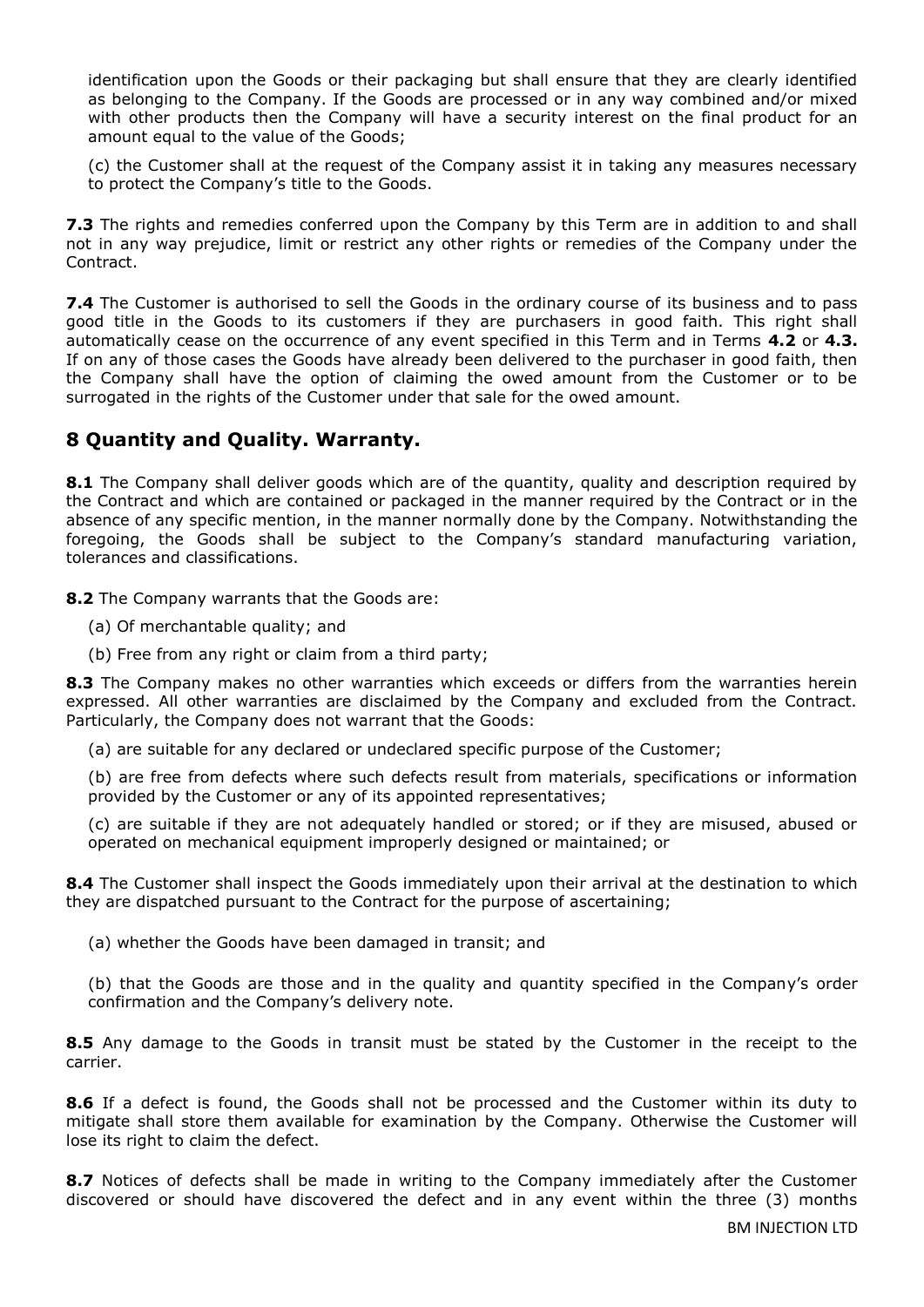following delivery. The notice shall contain a statement of the grounds for the claim and a description of the defect. In any event the Company's liability for defects is limited to three (3) months from delivery. If the Customer fails to notify the Company within said time limit its claim shall be barred. Notices of defects do not give a right to the Customer to suspend or delay the fulfilment of its duties.

**8.8** Upon receipt of the notice under Term **8.8** and should the Company accept the claim, it shall at its option:

(a) Repair or make good such defect; or

(b) In relation to such defective Goods re-supply goods which are in all respects in accordance with the Contract; or

(c) Cancel the sale.

subject in any case to the remaining provisions of these Terms. The Company shall thereby defray the necessary cost of transportation of the Goods or substitute goods, but not any expenditure incurred for dismantling, installation, processing and other similar measures.

**8.9** Notwithstanding the above, the Company is entitled to use reasonable time to investigate the claim and to request from the Customer the evidence which it considers necessary. If the Customer has given notice of a defect but no defect is found for which the Company is liable, the Company shall be entitled to compensation for the cost it has incurred as a result of the notice.

**8.10** The Customer is not entitled to any other remedies than those specified above in this Term **8**, which absorbs and is included within the limits of Term **9** hereunder.

## **9 Limitation of Liability**

**9.1** The Company shall not be liable to the Customer for any direct loss or damage in excess of the value of the defective Goods (excluding taxes, customs duties, insurance premiums and other charges beside the Goods themselves) which the Customer may suffer by reason of any act, omission, neglect or default (including negligence) in relation to the Goods and/or the performance of the Contract by the Company its employees or agents.

**9.2** The Company shall not be liable to the Customer for any indirect or consequential loss (including economic loss and production halt) of any kind whatsoever, which the Customer or any other third party may suffer by reason of any act, omission, neglect or default (including negligence) in relation to the Goods and/or the performance of the Contract by the Company its employees or agents.

**9.3** Any technical advice given by the Company, its employees or agents in connection with the Goods is provided in good faith but no representation, condition or warranty, express or implied, is given by the Company as to the accuracy or completeness of such technical advice. Such Technical advice does not release the Customer from testing the Goods in order to determine their suitability for its intended use.

# **10 Force Majeure**

10.1 If the Company is directly or indirectly delayed or hindered in or prevented from performing the Contract or any part thereof by circumstances beyond its control then the Company may suspend further performance of the Contract for so long as it is so delayed or prevented or hindered and such suspension shall not constitute a breach of the Contract on the part of the Company.

**10.2** Said circumstances may result without limitation from the following events:

a) war, whether declared or not, civil war, riots and revolutions, acts of piracy, acts of sabotage;

b) natural disasters such as violent storms, cyclones, earthquakes, tidal waves, floods, destruction by lightning;